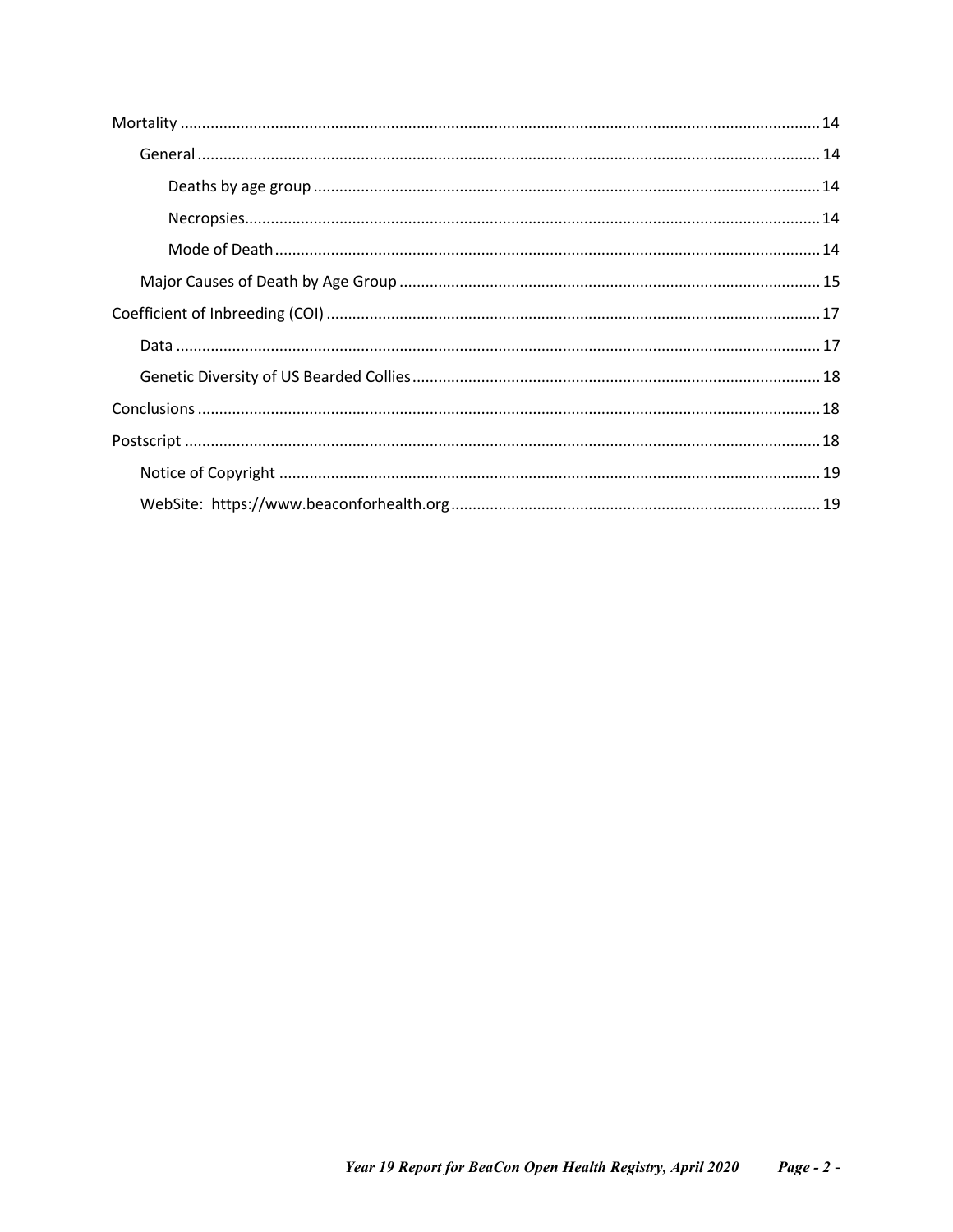# <span id="page-2-0"></span>**General Population Statistics**

The registration numbers in the table below are based on year of whelp. A new column this year shows the % litters with fewer than 4 pups per litter (USA only); those data are graphically displayed in a figure following the table. The 2019 information is incomplete as some will be registered in 2020.

|              |                   | <b>USA - AKC</b> |                |                                      |                | UK-KC |                   |                 |            |                |
|--------------|-------------------|------------------|----------------|--------------------------------------|----------------|-------|-------------------|-----------------|------------|----------------|
|              | #                 | #                | # Pups         | Av#                                  | % Litters      |       | #                 | #               | av#        | % Litters      |
|              | <b>Dogs</b>       | <b>Litters</b>   | in             | pups/                                | with $< 4$     |       | <b>Dogs</b>       | Litte           | pups       | with $<$ 4     |
|              | <b>Registered</b> |                  | <b>Litters</b> | <b>Litter</b>                        | pups per       |       | <b>Registered</b> | rs              | per        | pups per       |
|              |                   |                  |                |                                      | litter         |       |                   |                 | litter     | litter         |
| 2019         | 138               | 34               | 181            | $\overline{5.3}$                     | 23.5%          |       | 303               | 54              | 5.6        | 24.0%          |
| 2018         | 201               | 41               | 228            | $\overline{5.6}$                     | 14.6%          |       | 274               | 44              | 6.5        | 26.2%          |
| 2017         | 208               | 47               | 225            | 4.8                                  | 36.2%          |       | 420               | 65              | 6.1        | 10%            |
| 2016         | 224               | 55               | 284            | $\overline{5.2}$                     | 29.1%          |       | 284               | 51              | 5.3        | 21.2%          |
| 2015         | 247               | 49               | 251            | $\overline{5.1}$                     | 30.6%          |       | 346               | $\overline{53}$ | 6.3        | 17.3%          |
| 2014         | 289               | 71               | 381            | $\overline{5.4}$                     | 23.9%          |       | 371               | 64              | 5.6        | 27.7%          |
| 2013         | 319               | 68               | 391            | $\overline{5.8}$                     | 14.7%          |       | 543               | 91              | 6.0        | 16.3%          |
| 2012         | 269               | 74               | 377            | $\overline{5.1}$                     | 32.4%          |       | 463               | 78              | 5.9        | 12.2%          |
| 2011         | 345               | $\overline{72}$  | 447            | 6.2                                  | 11.1%          |       | 538               | 93              | 5.8        | 16.1%          |
| 2010         | 321               | 82               | 442            | $\overline{5.4}$                     | 25.5%          |       | 572               | 95              | 6.0        | 17.4%          |
| 2009         | 331               | 78               | 445            | $\overline{5.7}$<br>$\overline{5.2}$ | 16.7%          |       | 528               | 90              | 5.9        | 18%            |
| 2008         | 393               | 81               | 419            |                                      | 24.7%          |       | 643               | 113             | 5.7        | 16.4%          |
| 2007         | 413<br>447        | 113              | 609            | $\overline{5.4}$<br>$\overline{5.9}$ | 23.9%          |       | 606               | 98              | 6.2        | 19.8%          |
| 2006         |                   | 101              | 596            |                                      | 15.8%          |       | 720               | 119             | 6.1        | 12.8%          |
| 2005         | 485               | 110              | 664            | 6.0                                  | 14.6%          |       | 650               | 113             | 5.8        | 13%<br>13.5%   |
| 2004         | 562               | 150              | 842            | 5.6                                  | 24.0%          |       | 821               | 129             | 6.4        |                |
| 2003         | 543               | 154              | 897            | $\overline{5.8}$                     | 18.2%          |       | 668               | 109             | 6.2        | 13.2%<br>10.1% |
| 2002         | 587<br>620        | 159<br>165       | 943<br>953     | $\overline{5.9}$<br>$\overline{5.8}$ | 17.0%          |       | 901<br>721        | 140<br>121      | 6.4        |                |
| 2001         | 682               |                  | 1031           | $\overline{5.6}$                     | 20.0%          |       | 952               |                 | 6.0        | 16.4%          |
| 2000<br>1999 | 614               | 183<br>196       | 1202           | 6.1                                  | 16.9%<br>13.8% |       | 1034              | 150<br>175      | 6.4<br>5.9 | 8.4%           |
| 1998         | 752               | 175              | 1080           | 6.2                                  | 15.4%          |       | 1119              | 179             | 6.3        |                |
| 1997         | 711               | 197              | 1249           | 6.3                                  | 12.7%          |       | 1286              |                 |            |                |
| 1996         | 720               | 178              | 1031           | $\overline{5.8}$                     | 19.7%          |       | 1318              |                 |            |                |
| 1995         | 762               | 186              | 1105           | $\overline{5.9}$                     | 15.1%          |       | 1467              |                 |            |                |
| 1994         | 640               | 177              | 1057           | 6.0                                  | 14.1%          |       | 1337              |                 |            |                |
| 1993         | 749               | 157              | 912            | $\overline{5.8}$                     | 18.5%          |       | 1506              |                 |            |                |
| 1992         | 766               | 162              | 1092           | 6.7                                  | 18.5%          |       | 1575              |                 |            |                |
| 1991         | 796               | 201              | 1162           | $\overline{5.8}$                     | 14.9%          |       | 1621              |                 |            |                |
| 1990         | 700               | 181              | 1062           | 5.9                                  | 20.4%          |       | 1715              |                 |            |                |
| 1989         | 713               | 185              | 1128           | 6.1                                  | 15.7%          |       | 1945              |                 |            |                |
| 1988         | 817               | 190              | 1175           | 6.2                                  | 13.7%          |       |                   |                 |            |                |
| 1987         | 760               | 184              | 1098           | $6.0\,$                              | 17.4%          |       |                   |                 |            |                |
| 1986         | 797               | 185              | 1175           | 6.4                                  | 10.3%          |       |                   |                 |            |                |
| 1985         | 858               | 191              | 1253           | 6.6                                  | 11.5%          |       |                   |                 |            |                |
| 1984         | 858               | 209              | 1330           | 6.4                                  | 9.1 %          |       |                   |                 |            |                |
| 1983         | 895               | 201              | 1190           | 5.9                                  | 17.9%          |       |                   |                 |            |                |
| 1982         | 763               | 196              | 1257           | 6.4                                  | 9.2%           |       |                   |                 |            |                |
| 1981         | 723               | 172              | 1095           | 6.4                                  | 12.2%          |       |                   |                 |            |                |
| 1980         | 653               | 155              | 909            | 5.9                                  | 12.9%          |       |                   |                 |            |                |
| 1979         | 588               | 127              | 782            | 6.2                                  | 9.4%           |       |                   |                 |            |                |
| 1978         | 472               | 111              | 684            | 6.2                                  | 9.9%           |       |                   |                 |            |                |
| 1977         | 446               | 85               | 496            | 5.8                                  | 11.8%          |       |                   |                 |            |                |
| 1976         |                   | 34               | 202            | 5.9                                  | 11.8%          |       |                   |                 |            |                |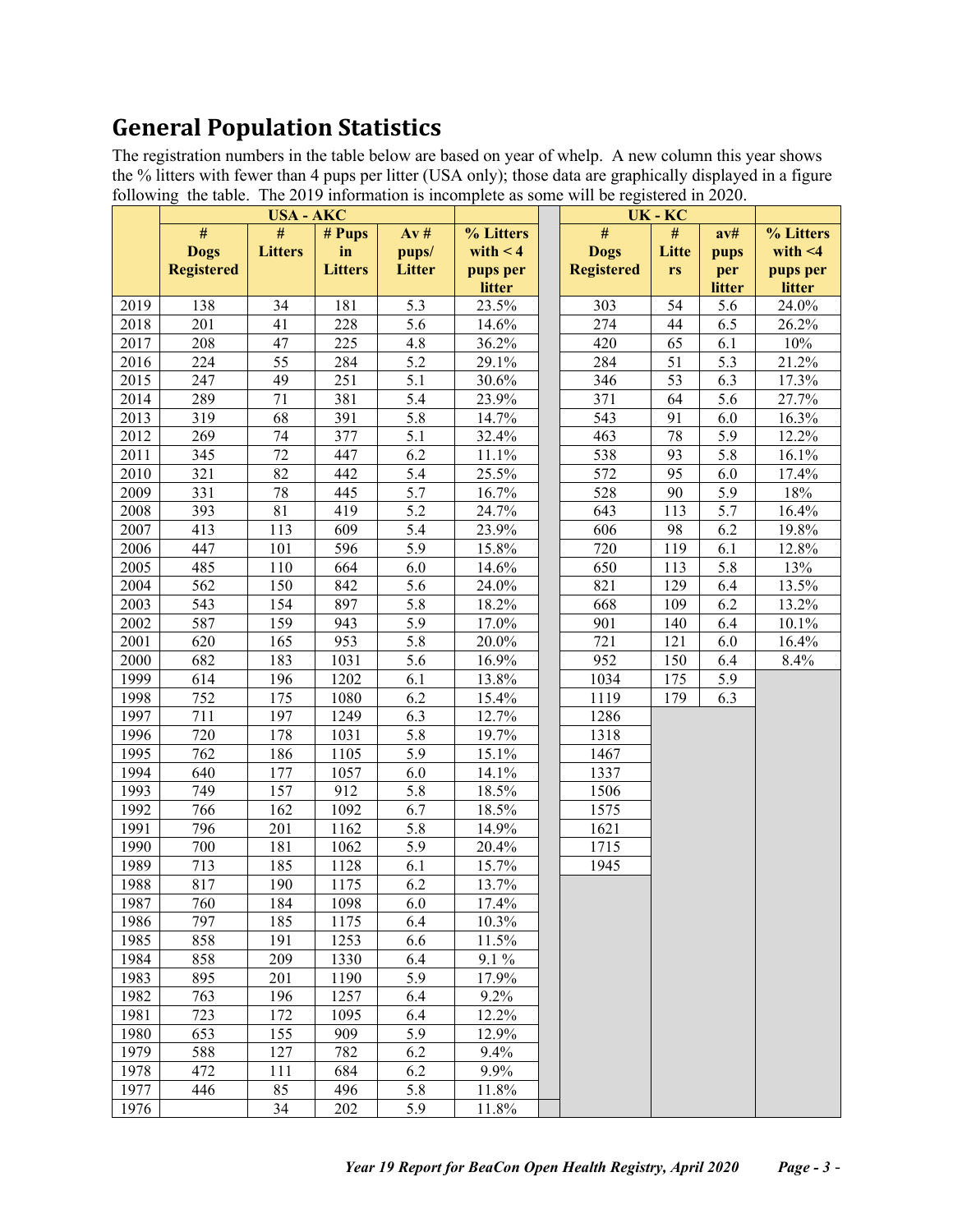### <span id="page-3-0"></span>Changing Proportion of Small Litters

These data were also assessed on the basis of whelp year; for US dogs the years included 1976-2019 and for UK dogs the years included 2000-2019. Over time there has been an increase in the percentage of litters with fewer than 4 pups (see US trend line in the graph) and the change is statistically significant. Possible reasons for the change range from loss of hybrid vigor (less genetic diversity), basic reproductive problems of mates (e.g., poor semen quality), difficulty assessing optimal time to mate, mothering ability, change in breeding method or some combination thereof.

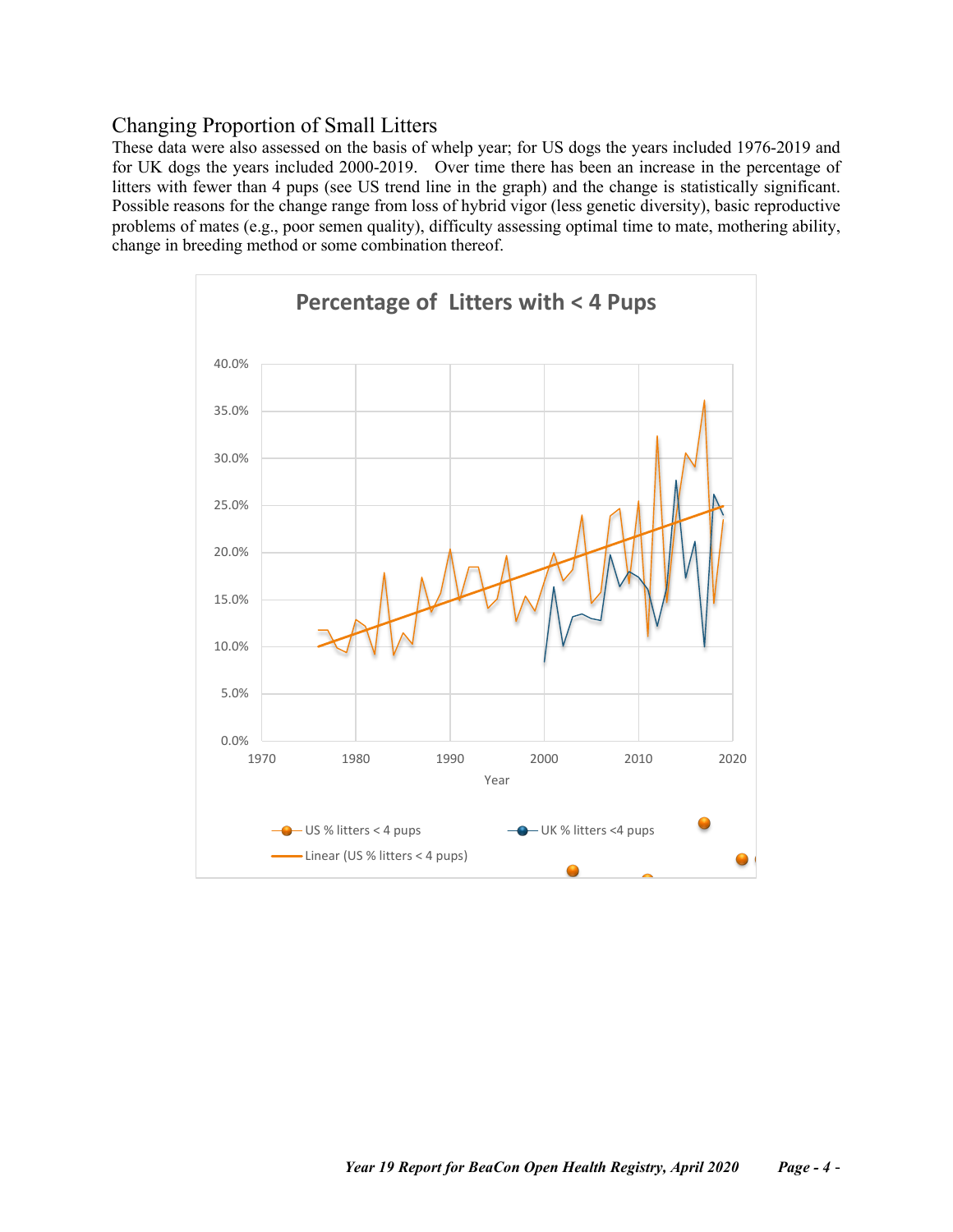# <span id="page-4-0"></span>**Demographics**

- Number dogs 3191 (119 new dogs this period)
- Non-public section of open health registry (not available to search or report) 271 (8.5%)
- Number owners 926
- Sex
	- $\circ$  Male 1387 (36.4% neutered)
	- $\circ$  Female 1804 (45.6% spayed)
- Living dogs updated in last 6 years stats
	- o Number 807
	- o Average age, 8.9 yrs; range 0.25-16.9 yrs, standard deviation 4.1 years.
- Geographic location



#### **Where Dogs Are From**

# <span id="page-4-1"></span>**New Dogs In Each Time Period**

| Year | # Owners | $#$ Dogs | <b>Dogs added</b> | <b>Months Included</b>    |
|------|----------|----------|-------------------|---------------------------|
| 19   | 926      | 3191     | 119               | Mar 19-Mar 20             |
| 18   |          | 3072     | 57                | Mar 18-Mar 19             |
| 17   | 894      | 3015     | 83                | Mar 17-Mar 18             |
| 16   | 884      | 2932     | 210               | Mar $16 - \text{Mar } 17$ |
| 15   | 848      | 2722     | 271               | Mar $15 -$ Mar 16         |
| 14   | 804      | 2451     | 139               | Mar $14 -$ Mar $15$       |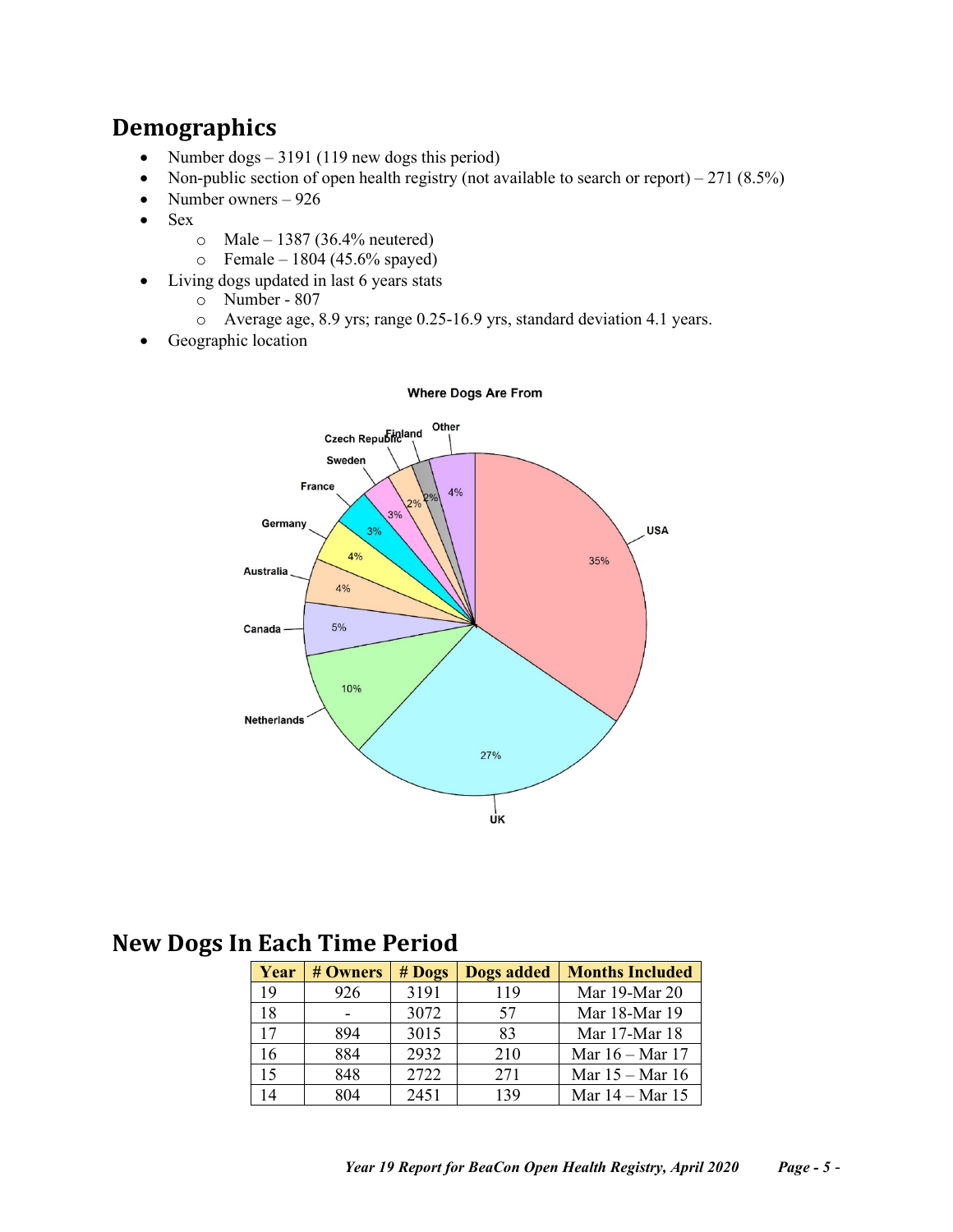| 13             | 779 | 2312 | 130 | Mar $13$ – Feb 14         |
|----------------|-----|------|-----|---------------------------|
| 12             | 755 | 2182 | 129 | Mar $12$ – Feb 13         |
| 11             | 729 | 2053 | 307 | Mar $11$ – Feb 12         |
| 10             | 646 | 1746 | 176 | Mar $10 - \text{Feb } 11$ |
| 9              | 606 | 1570 | 144 | Mar $09 -$ Mar $10$       |
| 8              | 560 | 1426 | 223 | Mar $08 -$ Mar $09$       |
| $\tau$         | 491 | 1203 | 242 | Mar $07 -$ Mar $08$       |
| 6              | 410 | 961  | 153 | Feb $06 -$ Feb 07         |
| 5              | 357 | 808  | 130 | Dec $05 - Jan 06$         |
| 4              | 315 | 678  | 85  | Dec $04 - Nov 05$         |
| 3              | 278 | 593  | 183 | Dec $02 - Nov 03$         |
| $\overline{2}$ | 205 | 410  | 107 | Sept $01 - Nov 02$        |
|                | 169 | 303  |     | July $00 - Aug\ 01$       |

# <span id="page-5-0"></span>**Categories of Health Problem**

Major health problems fit into five categories.

| <b>Group</b>                | # cases | # <b>dog</b> | $\%$ of all dogs (n=3191) |
|-----------------------------|---------|--------------|---------------------------|
| Autoimmune*                 | 426     | 355          | $11.1\%$                  |
| Behavioral                  | 340     | 284          | 8.9%                      |
| Endocrine                   | 314     | 280          | 8.8%                      |
| Cancer                      | 292     | 270          | $8.5\%$                   |
| Immunoglobulin<br>mediated* | 158     | 127          | 4.2%                      |

Diabetes mellitus and Addison's disease are in both the autoimmune and endocrine categories. Inflammatory bowel disease is in both allergy and autoimmune groups.

\*Immune-mediated diseases result from abnormal activity of the body's immune system which may overreact or start attacking the body. Autoimmue diseases are a subset of immune-mediated diseases. Certain of these diseases are known to be mediated by specific immunoglobulins (see the immunoglobulin section).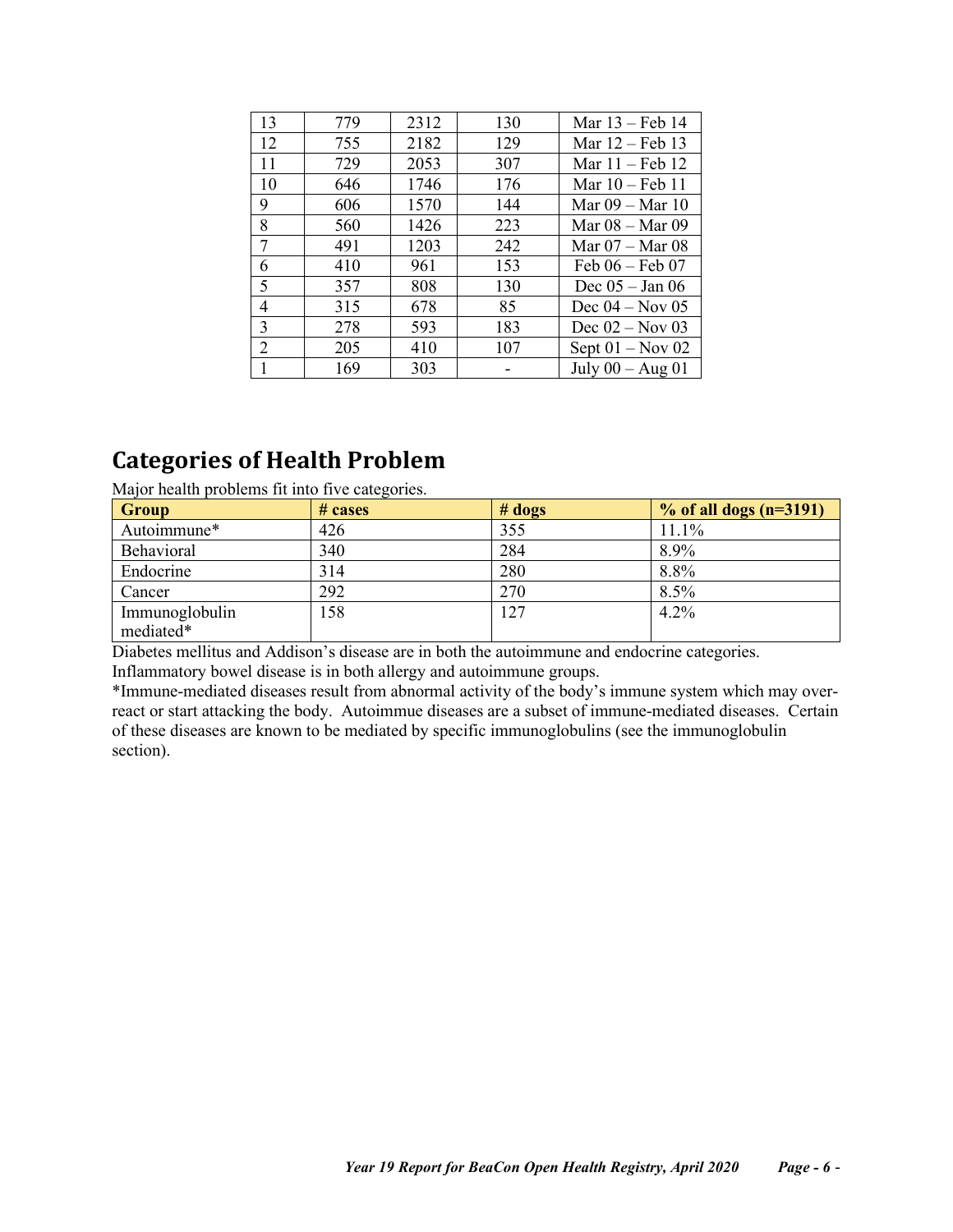## <span id="page-6-0"></span>Autoimmune (AI) Diseases (11.1%)

| <b>Disease</b>                          | # <i>dogs</i> | % of all | av age of |
|-----------------------------------------|---------------|----------|-----------|
|                                         |               | dogs     | diagnosis |
| Symmetrical lupoid onychodystrophy      | 120           | 3.6      | 3.8       |
| (SLO)                                   |               |          |           |
| Addison's disease (hypoadrenocorticism) | 102           | 3.2      | 5.0       |
| Inflammatory bowel disease (IBD)        | 38            | 1.2      | 4.5       |
| Autoimmune hemolytic anemia (AIHA)      | 35            | 1.1      | 5.8       |
| Immune mediated arthritis               | 25            |          | 5.7       |
| Vaccination reaction                    | 23            |          | 3.8       |
| Systemic lupus erythematosus (SLE)      | 21            |          | 7.5       |
| Autoimmune-mediated thrombocytopenia    | 20            |          | 7.4       |
| (AITP)                                  |               |          |           |
| Discoid lupus erythematosus             | 10            |          |           |
| Pemphigus                               | 9             |          |           |
| Demodectic mange                        | 6             |          |           |
| Addison's atypical                      |               |          |           |

There were 6 cases of myositis , 5 cases each of keratoconjunctivitis sicca and diabetes mellitus, and 1 myasthenia gravis.

Some dogs had more than one AI problem which complicated management.

### <span id="page-6-1"></span>**Sex Distribution of AI Disease**

| <b>Disease</b>            | <b>Female Incidence</b> |
|---------------------------|-------------------------|
| Vaccination reaction      | 78.3%                   |
| AITP                      | 70.0%                   |
| Immune mediated arthritis | 68.0%                   |
| <b>SLE</b>                | 66.7%                   |
| AIHA                      | 65.7%                   |
| Addison's                 | 64.7%                   |
| <b>IBD</b>                | 47.4%                   |
| SL O                      | 40.8%                   |

#### <span id="page-6-2"></span>**Frequency of AI problems, Addison's and SLO Over Time**

(numbers represent percentage of dogs with a disease divided by the total number of dogs in the registry that report year)

| Report year |             |                   |            |
|-------------|-------------|-------------------|------------|
| ending Feb  | AI diseases | Addison's disease | <b>SLO</b> |
| 2006        | 12.4        | 6.3               | 2.1        |
| 2007        | 12.7        | 5.9               | 2.2        |
| 2009        | 12.0        | 4.6               | 2.7        |
| 2011        | 12.4        | 4.1               | 3.5        |
| 2013        | 11.6        | 3.7               | 3.5        |
| 2015        | 11.4        | 3.6               | 3.4        |
| 2017        | 11.6        | 3.4               | 3.6        |
| 2019        | 11.1        | 3.1               | 3.9        |
| 2020        | 11.1        | 3.2               | 3.6        |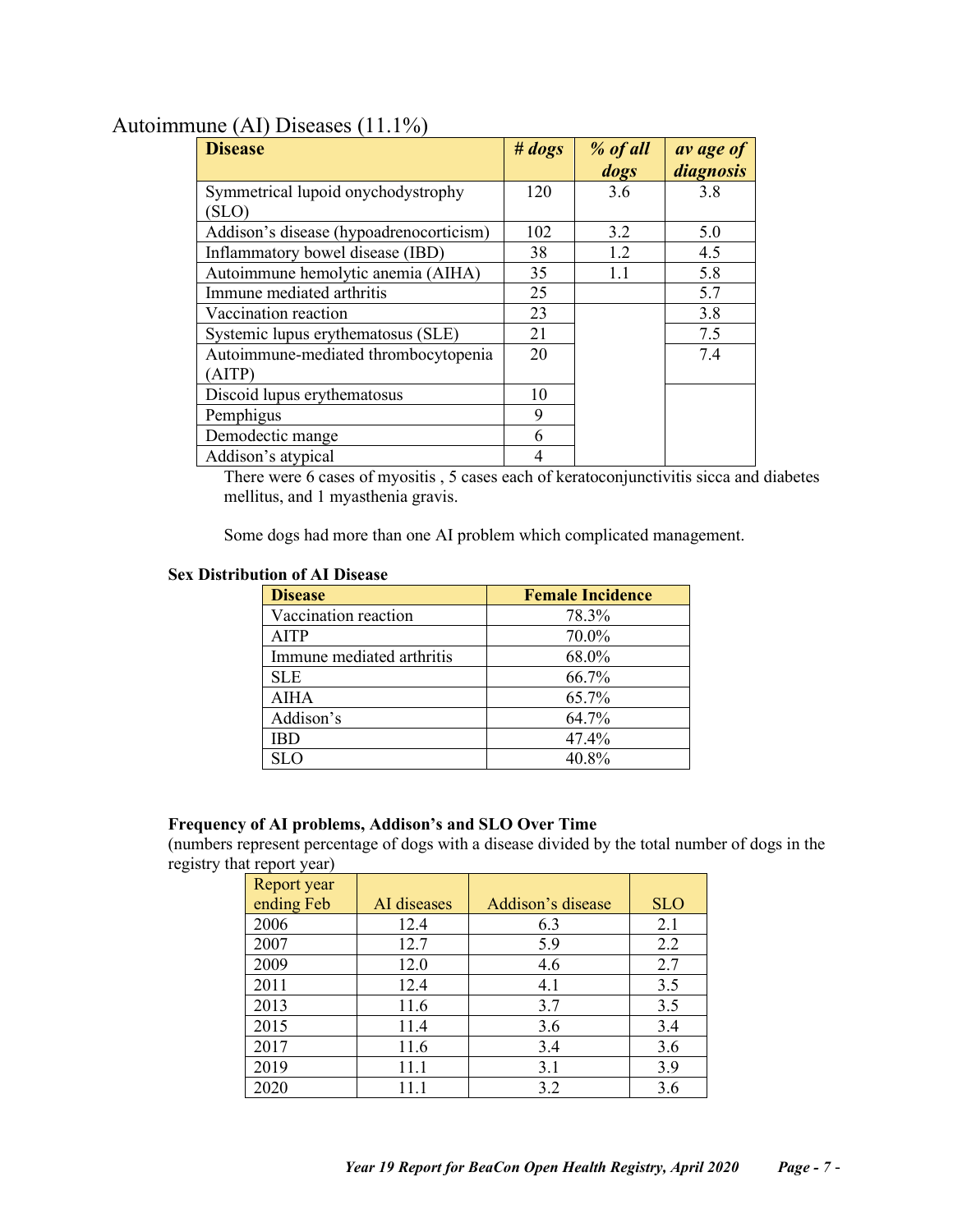The change in frequency of Addison's disease (lower now) and SLO (higher now) with time may represent real changes within this population or owner's decision to participate in the registry because of the then current research focus; it is impossible to differentiate the reason.

### <span id="page-7-0"></span>Behavioral, Temperament Issues (8.9%)

| <b>Issue</b>                  | $#$ dogs | % of all dogs |
|-------------------------------|----------|---------------|
| Fear*                         | 275      | 8.6%          |
| Aggression**                  | 40       | . .3%         |
| Hyperactivity                 |          |               |
| Obsessive compulsive disorder |          |               |

\*loud sharp noises  $-219$ ; other  $-34$ ; everything  $-8$ ; stranger  $-9$ ; crowds  $-4$ \*\*dog – 19; family – 12 (5 were euthanized at a young age); all – 6; stranger – 6. It is possible that some cases of dog aggression represent fear but histories are incomplete.

#### <span id="page-7-1"></span>**Fear of Loud Sound.**

The fear of loud sounds has been recognized for many years. The cause(s) are not known though possibilities include inheritance, association with a sudden aversive event, or even medical causes. For example, an association exists between fear and hypothyroidism but doesn't necessarily mean cause; the fear is reduced in some dogs treated for hypothyroidism.

The average age of onset for loud sound fear was 2.5 in the 146 for whom age was given. 57.5% were female. A consideration in the older dog who newly develops this fear, could be musculoskeletal pain, as noted in this [report.](https://www.frontiersin.org/articles/10.3389/fvets.2018.00017/full)

#### <span id="page-7-2"></span>**Aggression.**

Aggressive behavior has led to euthanasia of dogs from many breeds; sometimes it is the only choice. It is important to rule out medical problems that could be causing physical discomfort or pain, or hypothyroidism. Aggressive behavior can take many forms and families/individuals differ widely in the level of aggression they are prepared to tolerate/live with. Beardies are often willing to test owners and if a growl gets them out of doing something they don't want to do or gets them something they want they will likely try it again. Because they are intelligent and easily bored it is important that they have plenty of exercise both physical and mental, and their owners make clear the behavior expected of them.

If the aggression is determined to be behavioral, it is often possible to modify or manage the behavior so that dog and owner can live in harmony. In some cases psychoactive drugs will be helpful in ameliorating the aggression to the point where it is easier to reestablish appropriate behavior. In most cases the dog can then be weaned off the medication. Basket muzzles, gates etc., may also be useful during this time. The help of a skilled trainer and/or veterinarian specializing in behavior may be invaluable.

There is the occasional dog with aggression for whom there is no effective solution; those are euthanized out of safety concerns for the family and at a relatively young age. This condition has been given different names, including rage syndrome, idiopathic aggression, and episodic dyscontrol. In between the unpredictable and unprovoked episodes the dogs are normal behaviorally and interactively. Families are very distressed by the sequence of events and is likely equally difficult for the professionals who are consulted. Among breeds in which this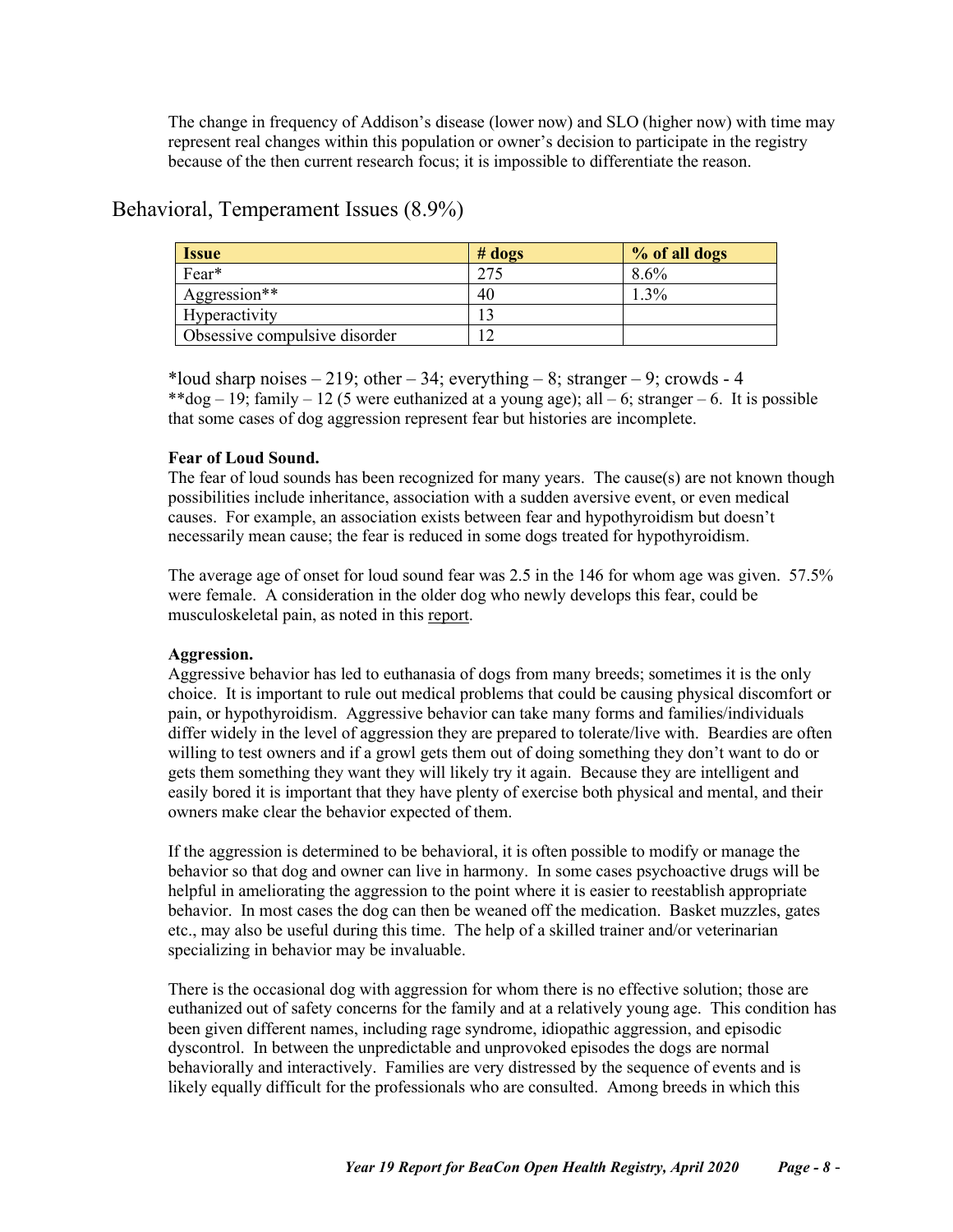condition has been diagnosed are Cocker Spaniels, English Springer Spaniels, and Belgian Malinois.

## <span id="page-8-0"></span>Endocrine Problems (8.8%)

| <b>Disease</b>    | $#$ (%) of All Dogs | <b>Average Age at</b><br>Diagnosis (yr) |
|-------------------|---------------------|-----------------------------------------|
| Hypothyroid       | $169(5.3\%)$        | 7.5                                     |
| Addison's disease | $102(3.2\%)$        | 5.0                                     |
| Cushing's disease | 38 (1.2%)           | $9.6*$                                  |
| Diabetes mellitus |                     |                                         |
| Insulinoma        |                     |                                         |

\*there are cases with diagnosis before seven years of age; the range of diagnosis age is 3.4 to 15.3 years.

There were no cases of hypo- or hyperparathyroidism

Hypothyroidism has a wide range of ages at diagnosis (from 8 months to 15 years). While it is commonly stated that hypothyroidism is usually detected in dogs age 4-7, this is the age at which the more traditional symptoms of hypothyroidism usually become apparent; behavioral and more subtle signs appear in younger dogs. In general, dogs up to age 7 primarily have thyroiditis past that age hypothyroidism increasingly becomes attributable to biological aging of the thyroid gland. **It is important to understand that hypothyroidism is present from an endocrine perspective of decreased thyroid gland function long before the clinical signs appear.** Both factors were the rationale for the BCCA CHIC recommendation for a thyroid panel yearly until age 5 and then every two years. See health screening section for OFA information on thyroid testing.

### <span id="page-8-1"></span>Cancer (8.5%)

| <b>Location</b> | #  | Av Age of<br><b>Diagnosis (yr)</b> |
|-----------------|----|------------------------------------|
| Liver           | 32 | 12.1                               |
| Mammary         | 29 | 11.0                               |
| Spleen          | 22 | 10.9                               |
| Abdominal       | 19 | 11.8                               |
| <b>Nasal</b>    | 17 | 11.2                               |
| Hemangiosarcoma | 22 | 11.8                               |
| Stomach         | 12 | 11.3                               |
| Bone            | 11 | 11.1                               |
| Testicular      | 10 | 12.1                               |
| Kidney          | 6  | 11.5                               |
| Other           |    |                                    |

Cancer is a later onset disease based on average age of diagnosis. The "other" cancers can be studied by using the search or report function. Lymphoma – 2; spinal cord – 1; lung – 5; mast cell – 3; fibrosarcoma – 3; spindle cell sarcoma – 3; throat – 2; thyroid -2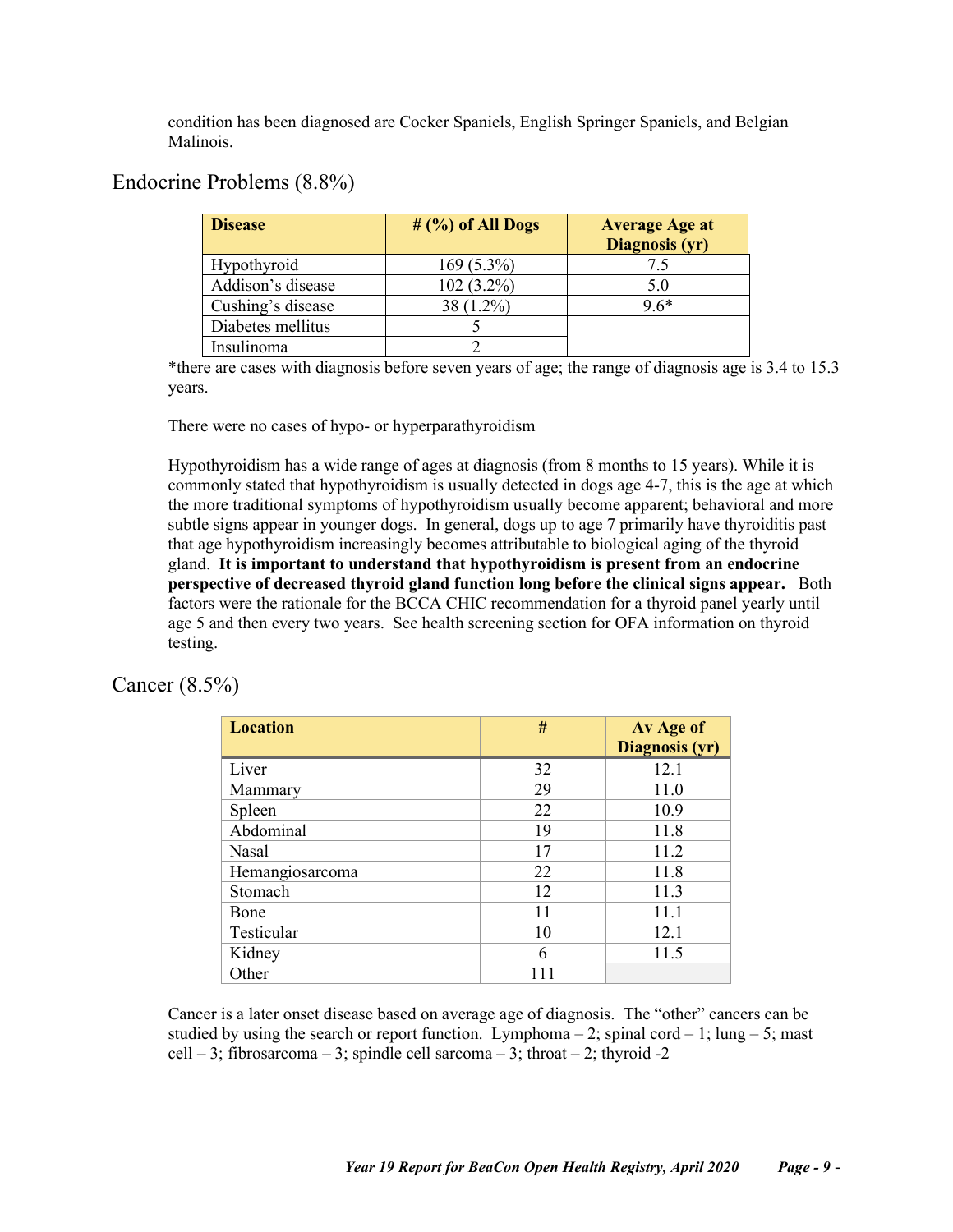Because of the low necropsy rate or lack of biopsy for diagnosis, the prevalence of cancer and location remains indeterminate. For example, the liver, spleen, or abdominal cancers could be primary hemangiosarcoma with metastatic spread.

### <span id="page-9-0"></span>Immunoglobulin Mediated Disorders (4.2%)

Allergy generally and flea bite allergy specifically, are mediated by immunoglobulin E (Ig E) whereas, food sensitivity and intolerance is mediated by immunoglobulins A and M (IgA and IgM). Inflammatory bowel disease is related to food sensitivity or intolerance.

| <b>Disease</b>                    | # $(%) of$<br><b>All Dogs</b> | Av age onset<br>(yr) |
|-----------------------------------|-------------------------------|----------------------|
| Dietary allergy/food intolerance  | 50 $(1.6\%)$                  | 4.0                  |
| Inflammatory bowel disease (IBD)  | 38 $(1.1\%)$                  | 4.5                  |
| Atopy                             | 33 $(1.0\%)$                  | 3.3                  |
| Flea bite allergy                 | 30 $(0.9\%)$                  | 4.0                  |
| Exocrine pancreatic insufficiency |                               |                      |

## <span id="page-9-1"></span>Other Diseases or Problems

| <b>Problem</b>                    | # Dogs | % All Dogs |
|-----------------------------------|--------|------------|
| Arthritis (note 1)                | 99     | 3.1        |
| Umbilical hernia                  | 72     | 2.3        |
| Hip dysplasia                     | 70     | 2.3        |
| Pyometra                          | 54     | 1.6        |
| Urinary infection                 | 52     | 1.6        |
| Eye, other                        | 50     | 1.6        |
| Cataract (note 5)                 | 45     | 1.4        |
| Depigmentation                    | 45     | 1.4        |
| Hearing loss (note 2)             | 42     | 1.3        |
| Vestibular disease                | 38     | 1.2        |
| Kidney failure, cause unknown     | 38     | 1.2        |
| (note 3)                          |        |            |
| Nail problems, other              | 29     |            |
| Cryptorchid                       | 27     |            |
| Teeth, overshot                   | 23     |            |
| Cognitive dysfunction             | 20     |            |
| Hot spots                         | 20     |            |
| <b>Stroke</b>                     | 20     |            |
| Epilepsy, idiopathic (note 4)     | 19     |            |
| Chronic pancreatitis              | 16     |            |
| Elbow dysplasia                   | 16     |            |
| Exercise induced hyperthermia     | 16     |            |
| <b>Bladder</b> stones             | 16     |            |
| Neurological, other               | 16     |            |
| Teeth, base narrow                | 13     |            |
| Osteochondrosis dessicans         | 8      |            |
| Exocrine pancreatic insufficiency | 7      |            |
| Degenerative disk disease         | 6      |            |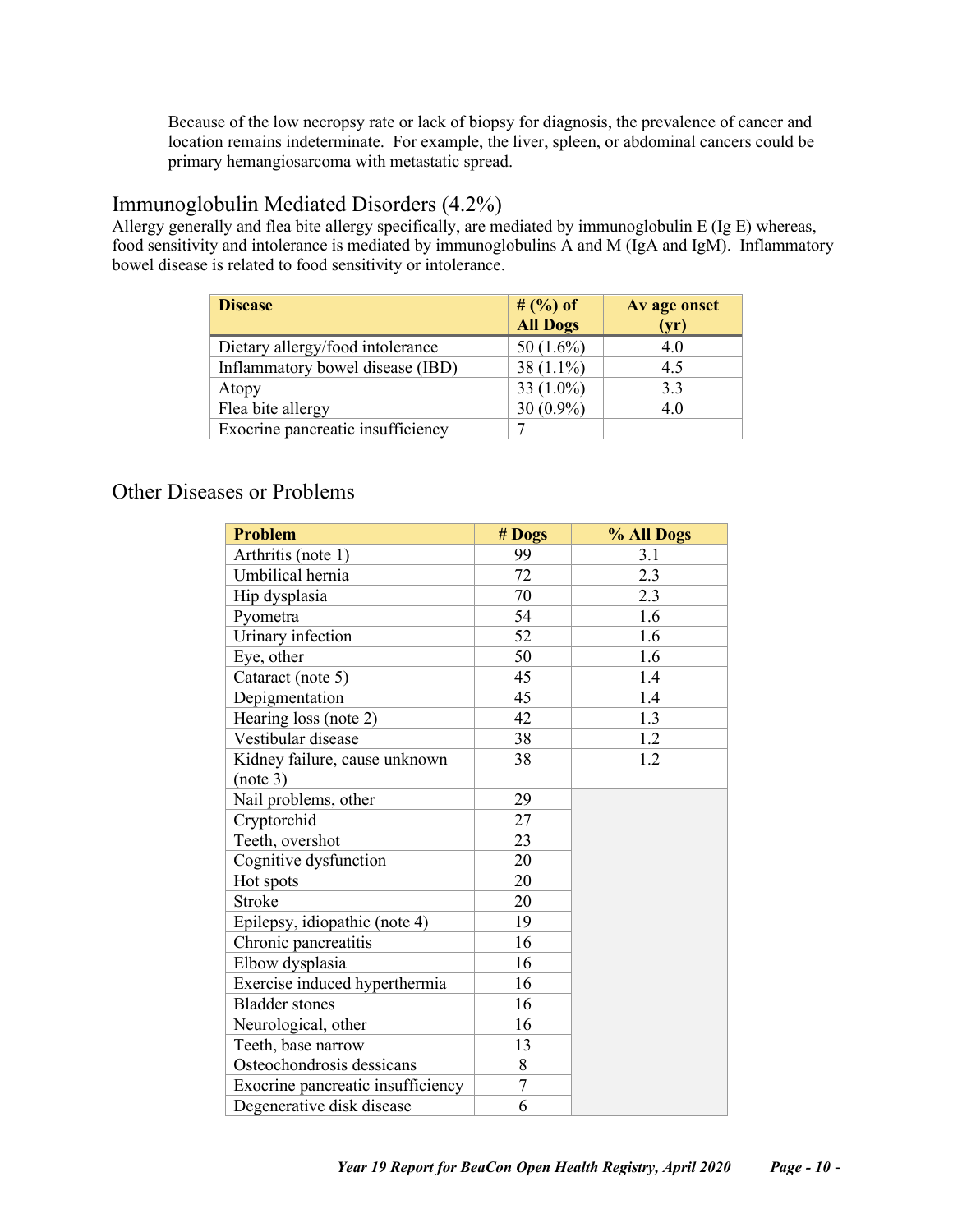- Note 1: Arthritis. Average age of onset over 8 years is 11.8 yrs  $(n=71)$ .
- Note 2: Hearing loss. Average age of onset in 37 dogs aged 10 and older was 12.5 years. Two dogs had early onset. One with onset age 5 yr 3 mo and was almost completely deaf by age 7 yr.; she had two deaf littermates, so the cause was considered genetic. The other was born deaf; family history is not known.
- Note 3: Kidney failure of unknown cause. Average age of onset in 25 dogs age 9 and higher was 12.7 yrs. What was done to diagnose a specific was not listed in most and this is of concern for the younger 10 dogs because Addison's disease can present as kidney failure. Of these younger dogs, 1 had a biopsy dx of chronic interstitial nephritis, 1 had brothers who died early and dam who died of SLE; 1 was diagnosed with Addison's at the same time as kidney failure; several died at a later age of other causes
- Note 4: There is insufficient information given about how the diagnosis was made; at best this is an uncertain diagnosis.
- Note 5. Av age for those 9 and older was 12.5 yrs. There were 18 below 9 years of age having cataracts diagnosed; 4 of those were specified as "juvenile".

| <b>Screening Test</b>         | # Tests | $#$ Dogs | <b>% Dogs Having Test</b> |
|-------------------------------|---------|----------|---------------------------|
| <b>Hips</b>                   | 1216    | 1175     | 36.8%                     |
| Eyes                          | 860     | 631      | 19.8%                     |
| Thyroid                       | 538     | 363      | 11.8%                     |
| Elbows                        | 321     | 319      | 10.0%                     |
| <b>CEA/CH</b>                 | 213     | 207      | 6.5%                      |
| MDR1                          | 56      | 56       | 1.8%                      |
| Prelim hips                   | 27      | 27       |                           |
| <b>DLA</b>                    | 29      | 29       |                           |
| Von Willebrand's              | 20      | 20       |                           |
| Canine multifocal retinopathy | 10      | 10       |                           |
| prcd PRA                      | 25      | 25       |                           |
|                               |         |          |                           |
| Hips and eyes                 |         | 543      | 17.0%                     |
| Hips and elbow                |         | 313      | 9.8%                      |
| Hips and thyroid              |         | 270      | 8.5%                      |
| Hips, eyes, & thyroid         |         | 233      | 7.3%                      |

# <span id="page-10-0"></span>**Health Screening Tests**

<span id="page-10-1"></span>Collie Eye Anomaly/Choroidal Hypoplasia (CEA/CH) was identified in a Bearded Collie in the UK in 2012. Subsequently many have been tested. Information from public databases is available on individual dogs in Irena Fransson's online database [\(http://www.bcpedigree.se/\)](http://www.bcpedigree.se/)

<span id="page-10-2"></span>**Results from PawPrints lab (# tested – 201), 11/19/2018**

- 176 clear AA  $(87.6%)$
- 25 carriers AB (12.4%). T*hese are not being reported to OFA which has only 44 normal CEA Beardies.*
- 0 at risk BB

#### <span id="page-10-3"></span>**Most Frequent Geographic Location of CEA Tested Registry Dogs (n=207)**

- $\bullet$  United Kingdom  $-71$
- Netherlands –36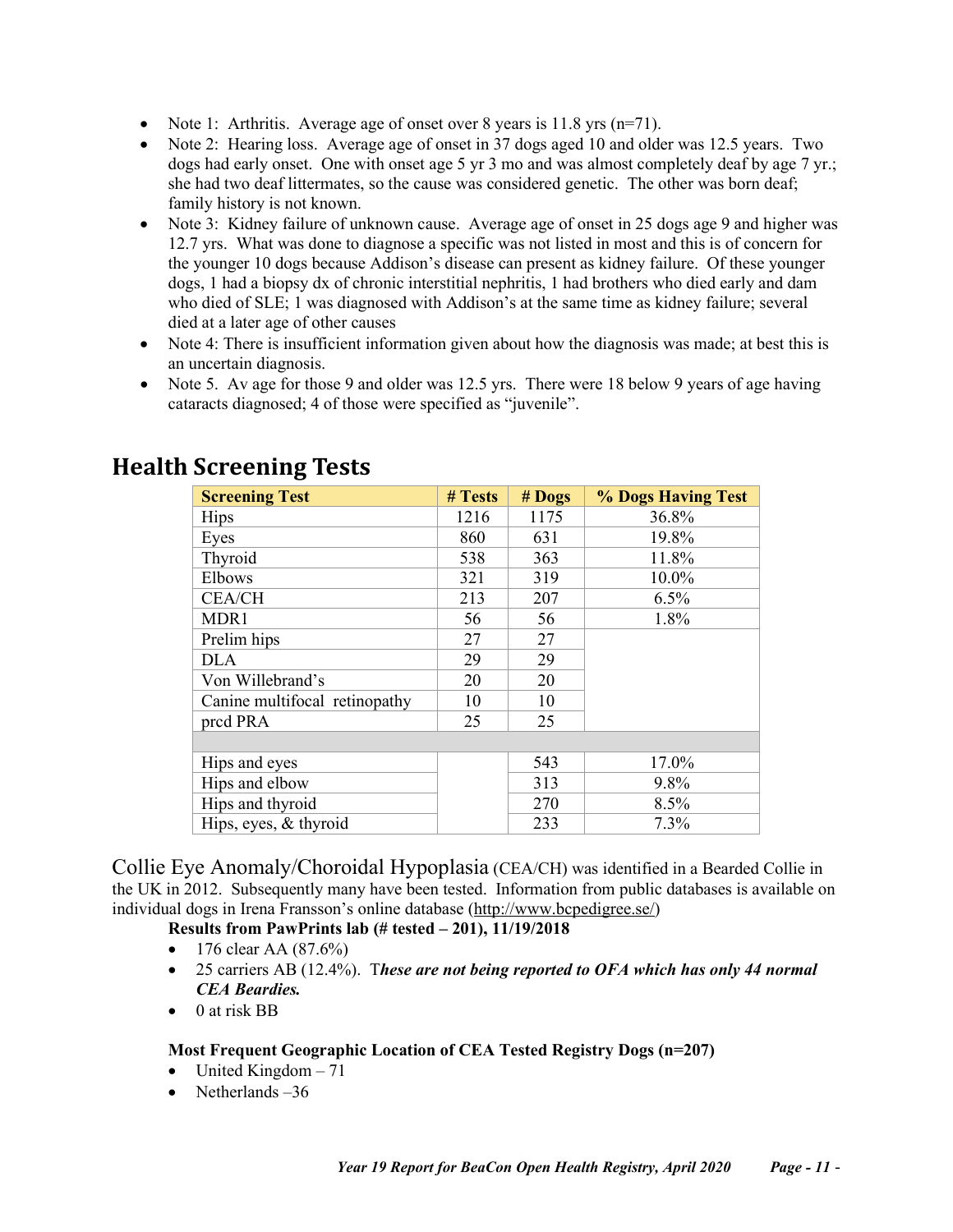- Germany  $-33$
- Australia 14
- United States  $-13$
- Canada 7
- Czech Republic 5

#### <span id="page-11-0"></span>**Most Frequent Geographic Location of MDR1 Tested Dogs (n=56)**

- Germany  $-12$
- Netherlands  $-10$
- United States  $-10$
- United Kingdom  $-9$

### <span id="page-11-1"></span>**OFA Bearded Collie Health Screen Statistics**

**Hips (# evaluated – 5010)**

- Excellent  $-17.5%$
- Dysplastic  $-6.5\%$

#### **Thyroid (# evaluated – 1028)**

- AI thyroiditis  $-1.0\%$
- Idiopathic hypothyroidism  $-0.6\%$
- Equivocal  $10.6\%$
- Normal  $-87.8\%$

### **Elbow (# evaluated - 893)**

- Normal 97.1%
- Dysplastic  $-2.7\%$ 
	- $\circ$  Grade I 2.0%
	- $\circ$  Grade II 0.6%
	- $\circ$  Grade III 0.1%

#### **Collie Eye Anomaly (# reported - 49)**

• Normal  $-100\%$ 

# <span id="page-11-2"></span>**Reproductive Outcome**

<span id="page-11-3"></span>Dogs (# bred  $-232$ )

- Semen check was done on 92 dogs (39.7%).
- Ten dogs produced no litters; 5 were bred once and 5 were bred twice (though it is unknown if to same or different bitches. Of the 222 remaining dogs, their stats are below.

|              | # dogs      | # litters |              | % pups   |
|--------------|-------------|-----------|--------------|----------|
| # times bred | <b>bred</b> | produced  | total # pups | produced |
|              | 75          | 74        | 498          | 9.6      |
| 2            | 47          | 80        | 483          | 9.3      |
| 3            | 30          | 88        | 524          | 10.1     |
| 4            | 17          | 62        | 349          | 6.7      |
| 5            | 14          | 60        | 351          | 6.8      |
| 6            | 10          | 48        | 184          | 3.6      |
|              | 5           | 50        | 194          | 3.7      |
| 8            | 9           | 64        | 379          | 7.3      |
| 9            | 6           | 44        | 268          | 5.2      |
| 10 or more   | 19          | 320       | 1960         | 37.8     |
| <b>TOTAL</b> |             | 890       | 5190         |          |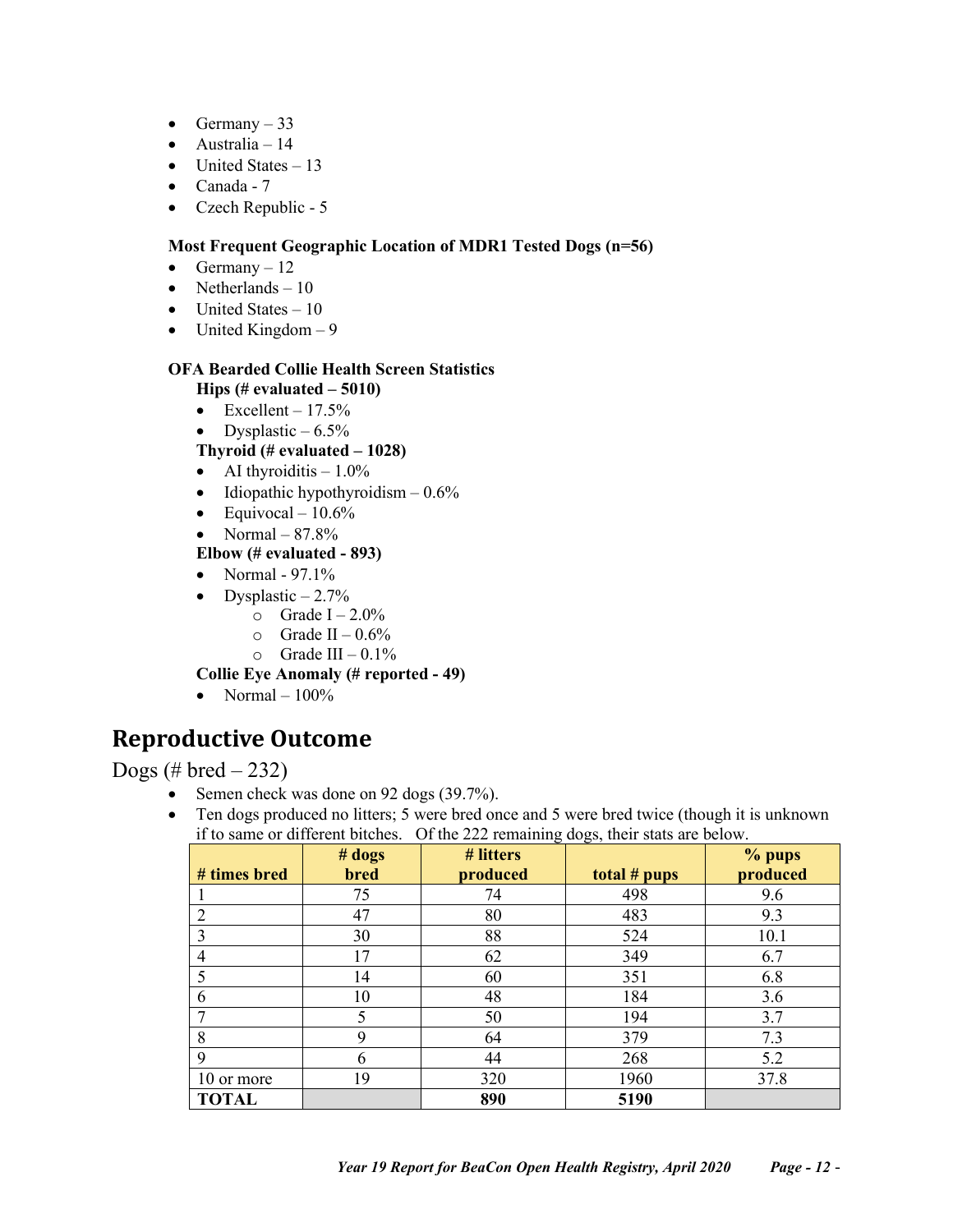$\bullet$  15.3% (number = 34) of sires bred 8 or more times produced 50.3% of pups

### • Later Health Problems in Dogs' Progeny

| Problem     | # dogs producing problem | # pups with problem |
|-------------|--------------------------|---------------------|
| Cryptorchid | 30                       | 63                  |
| Addison's   |                          |                     |
| <b>SLO</b>  |                          |                     |
| Hypothyroid |                          | l O                 |
| SLE.        |                          |                     |

## <span id="page-12-0"></span>Bitches (# bred - 520; litters produced – 852)

| # times bred | # bitches | # litters | pups born |             |                      |
|--------------|-----------|-----------|-----------|-------------|----------------------|
|              | bred      | produced  | # born    | # live born | # live $\omega$ 6 wk |
|              | 164       | 164       | 1089      | 950         | 847                  |
|              | 141       | 271       | 1730      | 1513        | 1344                 |
|              | 83        | 233       | 1417      | 1138        | 1105                 |
|              | 31        | 114       | 628       | 560         | 517                  |
|              | 11        | 55        | 380       | 332         | 325                  |
| 6            |           | 15        | 63        | 47          | 46                   |
| <b>Total</b> | 433       | 852       | 5307      | 4540        | 4184                 |

Average litter size was 6.3 pups.

Mortality at birth was 14.4%; there was an additional 8% mortality by 6 weeks of age. Delivery was by C-section for 103 litters (12.1%).

#### <span id="page-12-1"></span>**Breeding Method**

| <b>Method</b>         | # Bitches |
|-----------------------|-----------|
| Natural               | 620       |
| $A/I$ fresh           | 90        |
| Natural and A/I fresh | 31        |
| $A/I$ frozen          | 22        |
| $A/I$ chilled         | 25        |
| A/I operative         | 26        |

#### <span id="page-12-2"></span>**Bitches' Progeny and Early Identifiable Issues**

| <b>Issue</b>     | # Pups |
|------------------|--------|
| Cryptorchid      | 131    |
| Mismark          | 157    |
| Umbilical hernia | 128    |
| Bad bite         | 26     |
| Poor pigment     | 20     |
| Cleft palate     |        |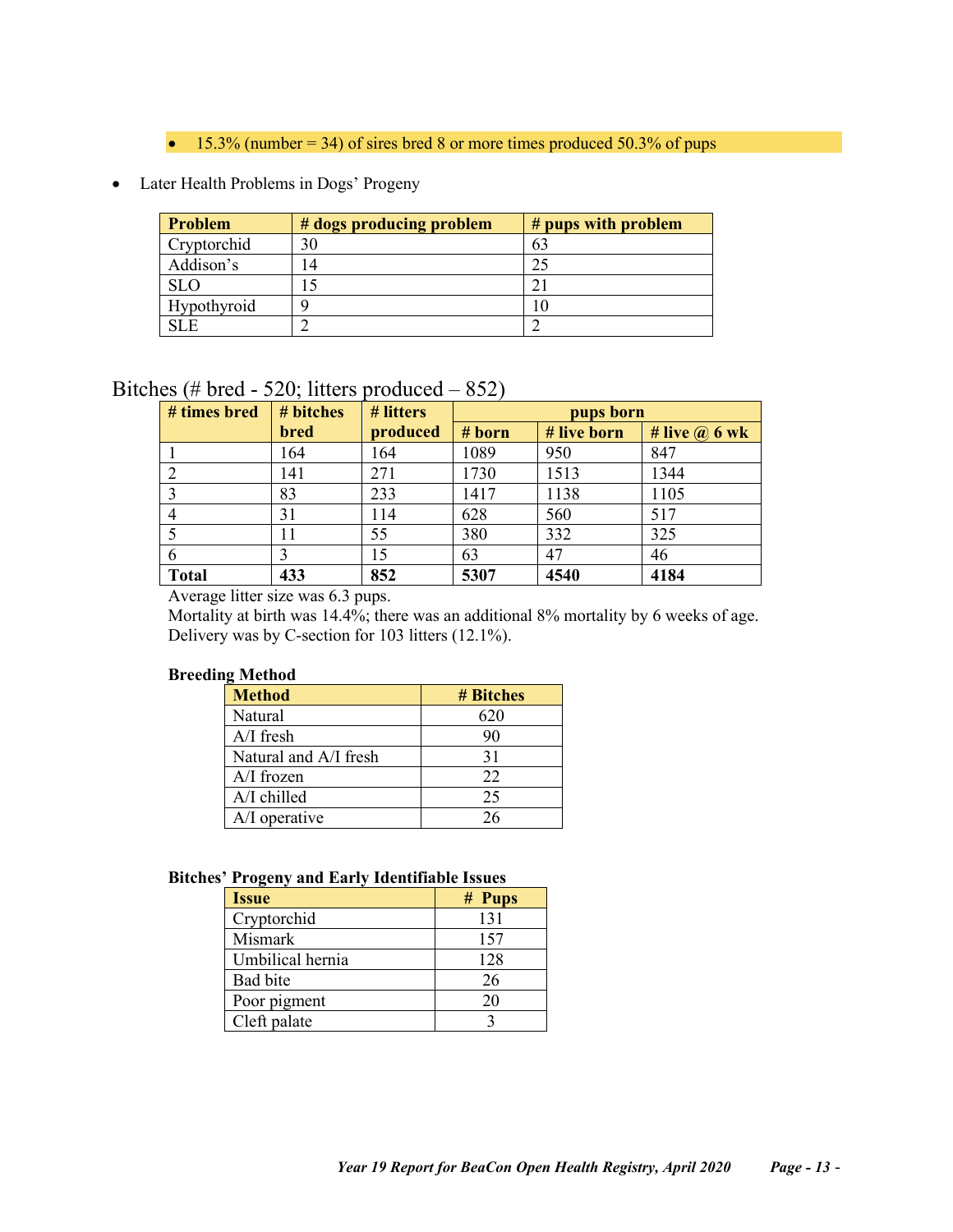#### <span id="page-13-0"></span>**Later Health Problems in Bitches' Progeny**

| Problem                            | # Bitches |
|------------------------------------|-----------|
| Addison's                          | 25        |
| Symmetrical lupoid onychodystrophy | 28        |
| Systemic lupus erythematosus       |           |
| Hypothyroid                        | 14        |

## <span id="page-13-1"></span>Sharing of Health Information

Puppy owners, breeders (defined normally as owner(s) of a litter's dam), and stud dog owners all have a vital role sharing health information. When a party omits that responsibility it is to the detriment of future breeding programs and the breed's long term health prospects.

# <span id="page-13-2"></span>**Mortality**

### <span id="page-13-3"></span>General

<span id="page-13-4"></span>There were 1246 deceased dogs or 39.1% of all registry dogs; information was available on 1125 to calculate age at death.

#### **Deaths by age group**

The average of death dogs was 12.2 years and the range was  $1 \text{ mo} - 18.9 \text{ yr}$ 

| <b>Age Group (yr)</b> | #   | % all deaths<br>(# 1246) | % all dogs<br>(# 3191) | <b>Av COI</b> |
|-----------------------|-----|--------------------------|------------------------|---------------|
| $<$ 3                 | 28  | 2.2                      | 0.9                    | 23.5          |
| $3-6$                 | 78  | 6.3                      | 2.4                    | 22.7          |
| $7 - 8*$              | 72  | 5.8                      | 2.3                    | 23.0          |
| $9 - 11$              | 206 | 16.5                     | 6.5                    | 24.1          |
| $12 - 13$             | 310 | 27.6                     | 9.7                    | 23.9          |
| $>13$                 | 429 | 34.4                     | 13.4                   | 24.1          |

#### <span id="page-13-5"></span>**Necropsies**

These were conducted in 59 deaths (4.7%). Necropsies can sometimes be helpful to identify the cause of death, even one limited to the organs thought to be involved.

#### <span id="page-13-6"></span>**Mode of Death**

- Natural  $-141$
- $\bullet$  Euthanasia 921
- Accidental  $-32$
- Undocumented the remainder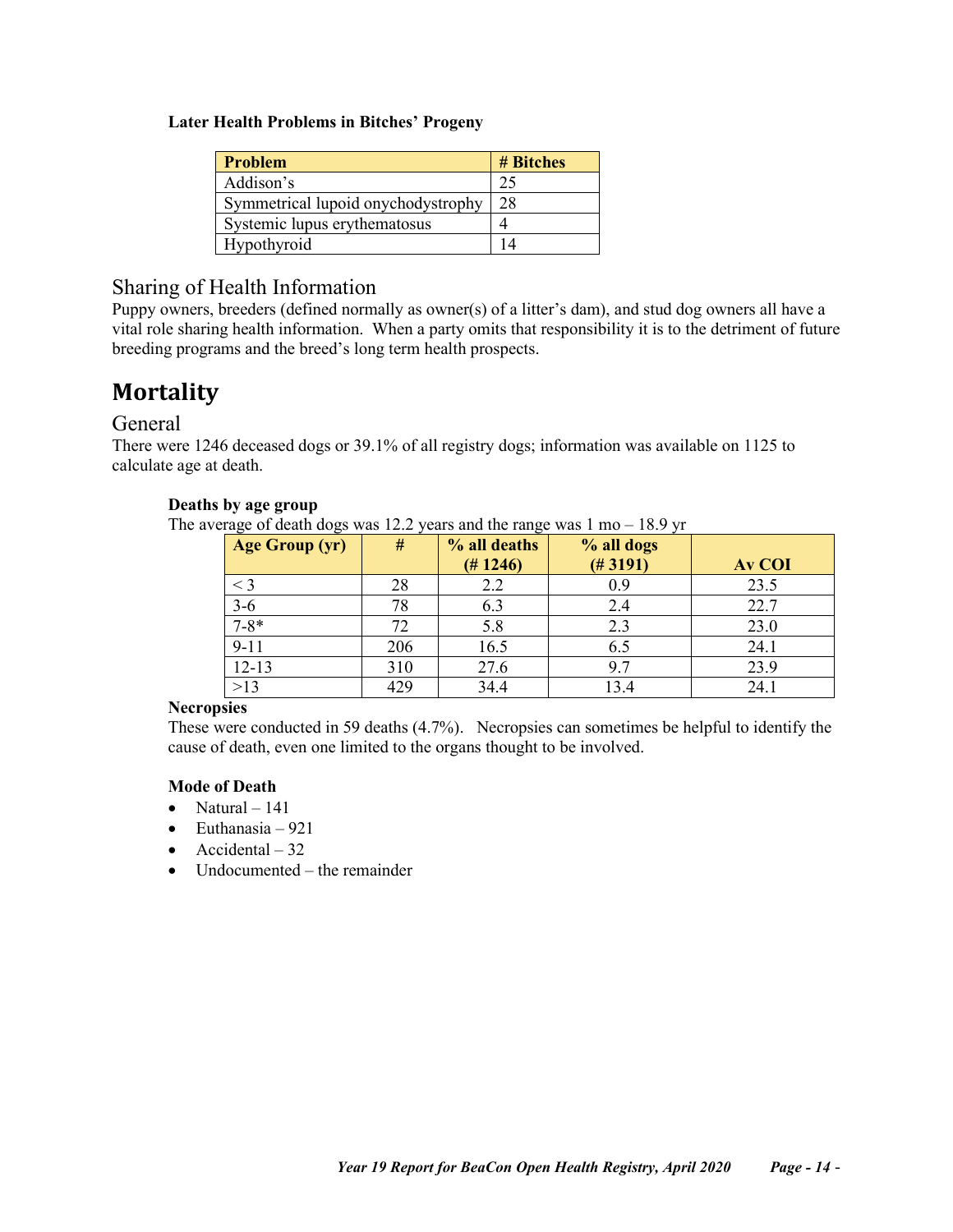| <b>Disease or Problem</b> | O<br>$<$ 3 yr<br>$n = 28$ | $3-6$ yr<br>$n = 78$     | $7-8$ yr<br>$n=72$ | $9-11$ yr<br>$n=206$ | $12-13$ yr<br>$n = 310$ | $>13 \text{ yr}$<br>$n=429$ |
|---------------------------|---------------------------|--------------------------|--------------------|----------------------|-------------------------|-----------------------------|
| Accidental                | 21.7%                     | 10.3%                    | $5.6\%$            | $1\%$                | $0.6\%$                 |                             |
| Autoimmune                | 32.1%                     | 25.6%                    | 19.4%              | 11.7%                | $5.5\%$                 |                             |
| Aggression                | 12%                       | 6.4%                     | 4.2%               |                      | $0.3\%$                 |                             |
| Cancer                    |                           | 12.8%                    | 38.9%              | 36.4%                | 31.9%                   | 15.6%                       |
| Kidney, unk cause         |                           | $9.0\%$                  | 4.2%               | 6.4%                 | 4.2%                    | $3\%$                       |
| Stroke                    |                           | $\overline{\phantom{a}}$ |                    | 1.5%                 | $5.2\%$                 | 4.7%                        |
| Old Age                   |                           | $\overline{\phantom{a}}$ |                    | 4.4%                 | 16.5%                   | 52.9%                       |

### <span id="page-14-0"></span>Major Causes of Death by Age Group

Other causes by age group:

 $\bullet$  < 3 yr: renal 3; 1 each – epilepsy, intussusception, myocarditis & cardiac arrest, meningitis, bleed into myocardium, pyometra, post op

• 3-6 yr: unknown 6; pancreatitis 2; 1 each liver failure, hepatitis, SARS, suspected poisoning; canine Crohn's disease, chronic interstitial nephritis, aspiration pneumonia;

- 7-8 yr: unknown 5; pyometra 2; 1 each idiopathic interstitial pneumonia, extreme pain with inability to walk, pet food poisoning, post-op ai surgical breeding, sudden complete paralysis of back legs, hepatocutaneous syndrome, aneurysm rupture, anaplasmosis, heart failure, breathing problems during walk with death soon after
- 9-11 yr: cardiac (most congestive heart failure) 8; leptospirosis 2; many "other" diagnosis that don't fit together
- 12-13 yr: unknown 16; cardiac (most heart failure) 11; rear leg weakness and unable to walk 8; neuro, other 5; Cushing's 4; megaesophagus 2
- $\bullet$  > 13 yr: unknown 11; arthritis (12); vestibular disease 7; seizures 5; heart failure 4; Cushing's disease 3; cognitive dysfunction 3; acute pancreatitis 2

There was no difference in average inbreeding coefficient of the different age groups.

The table data are displayed graphically in the figure on the next page for those preferring that visual modality.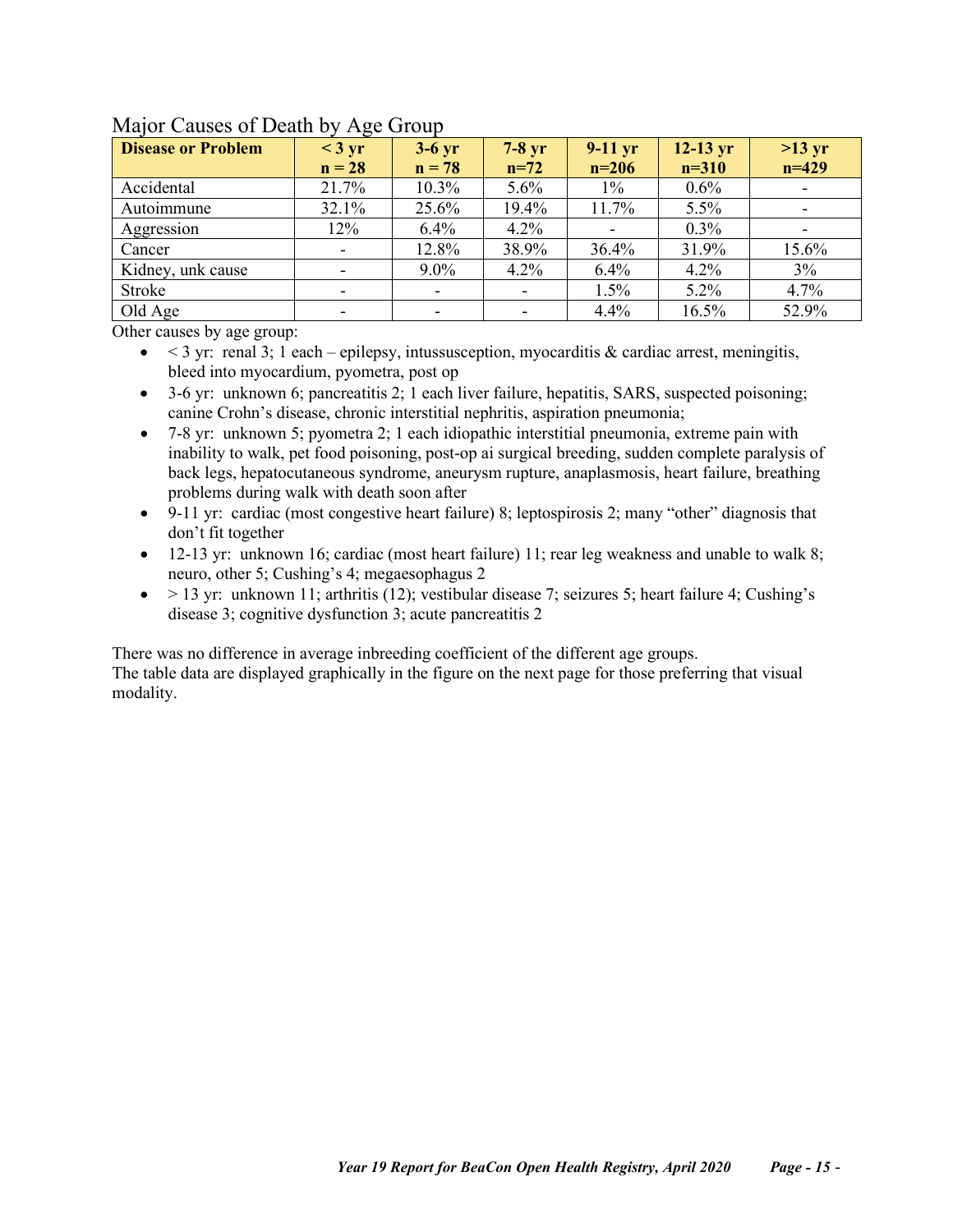

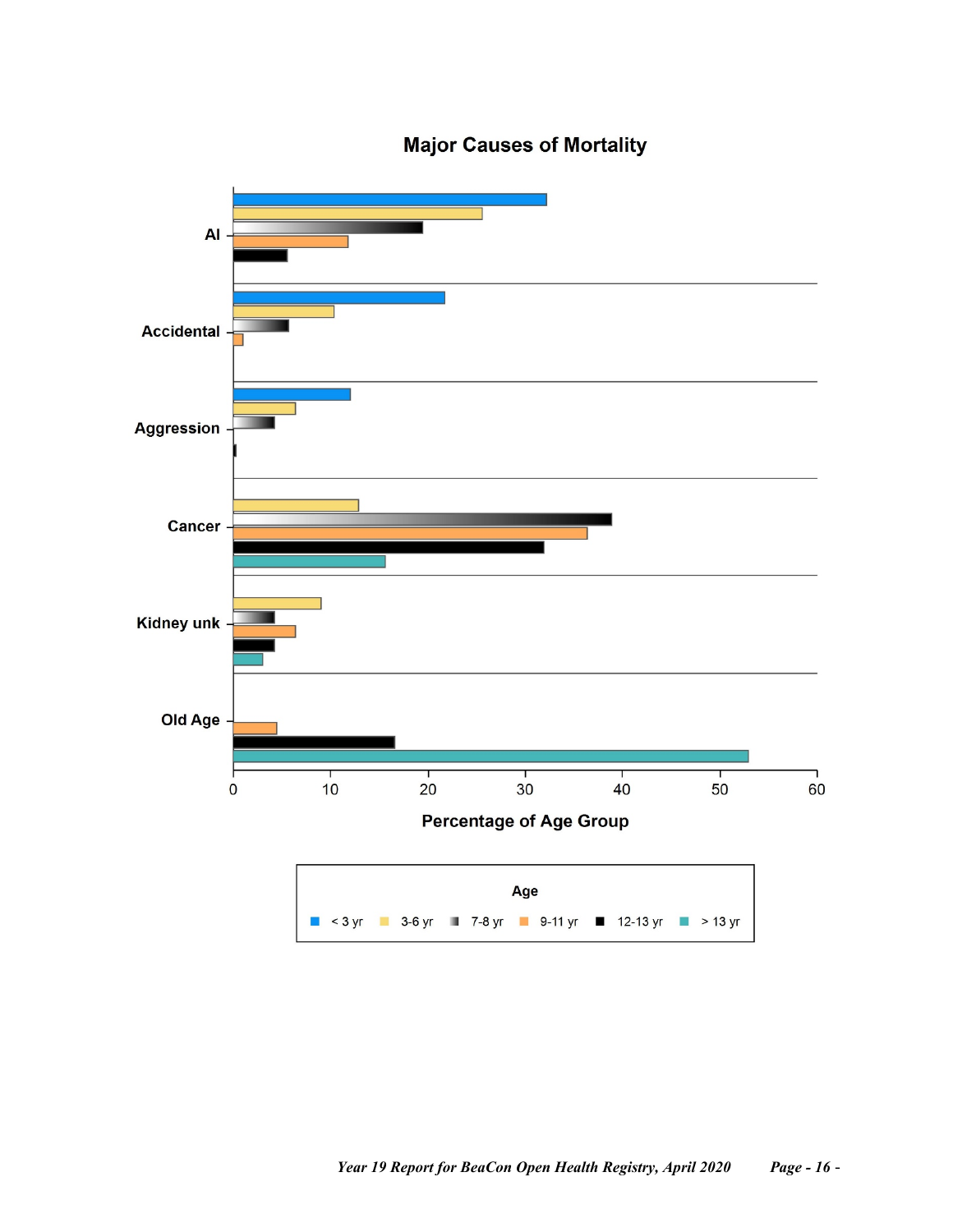# <span id="page-16-0"></span>**Coefficient of Inbreeding (COI)**

COI indicates the closeness of relationship in a pedigree. A higher number means more closely related; a lower number indicates less closely related. It is usually expressed as a percentage. The concept was developed by Sewall Wright (Coefficients of inbreeding and relationship. Am Nat. 56:330-8, 1922). The basic concept is that inbreeding exists when an ancestor appears on both sire's and dam's side of the pedigree.

**The COI is calculated on 10 generations** in Breeder's Assistant software**.** These COI values should only be compared with values obtained with other software programs if the calculation methodology and the number of generations used are identical.

**Pedigree Display of CO**I. Starting with dogs added from early 2017 on, COI are displayed for the OHR dog and the two most recent generations of ancestors.

### <span id="page-16-1"></span>Data

The data for the USA 1977 foundation stock were calculated by using just one dog from each litter. The number of foundation stock on October 1, 1976 was 939 dogs. Analysis of USA stud book pedigree information through late 2016 is in Dr. Jerry Bell's report.

The OHR inbreeding coefficients are arranged by decreasing COI. All countries have a minimum COI of 6-14 except for the UK which is zero (in 20 dogs).

|                             |               | <b>Coefficient of</b>      |  |  |
|-----------------------------|---------------|----------------------------|--|--|
| <b>Year Report/Other</b>    |               | <b>Inbreeding (10 gen)</b> |  |  |
|                             | # <b>dogs</b> | <b>Av COI</b>              |  |  |
| USA stud book – birth years |               |                            |  |  |
| 1960's                      | 56            | 14.9                       |  |  |
| 1970's                      | 1411          | 19.8                       |  |  |
| 1980's                      | 1453          | 23.7                       |  |  |
| 1990's                      | 1203          | 24.0                       |  |  |
| 2000's                      | 684           | 22.3                       |  |  |
| 2010's                      | 228           | 17.3                       |  |  |
| <b>Open Health Registry</b> |               |                            |  |  |
| Year 19                     |               |                            |  |  |
| All dogs                    | 3138          | 21.9                       |  |  |
|                             |               |                            |  |  |
| <b>UK</b>                   | 850           | 23.3                       |  |  |
| <b>USA</b>                  | 1085          | 22.8                       |  |  |
| Belgium                     | 26            | 22.3                       |  |  |
| Canada                      | 159           | 21.5                       |  |  |
| Czech Republic              | 76            | 21.3                       |  |  |
| Finland                     | 54            | 21.2                       |  |  |
| France                      | 108           | 21.1                       |  |  |
| Australia                   | 133           | 20.2                       |  |  |
| Germany                     | 120           | 19.9                       |  |  |
| Netherlands                 | 322           | 18.3                       |  |  |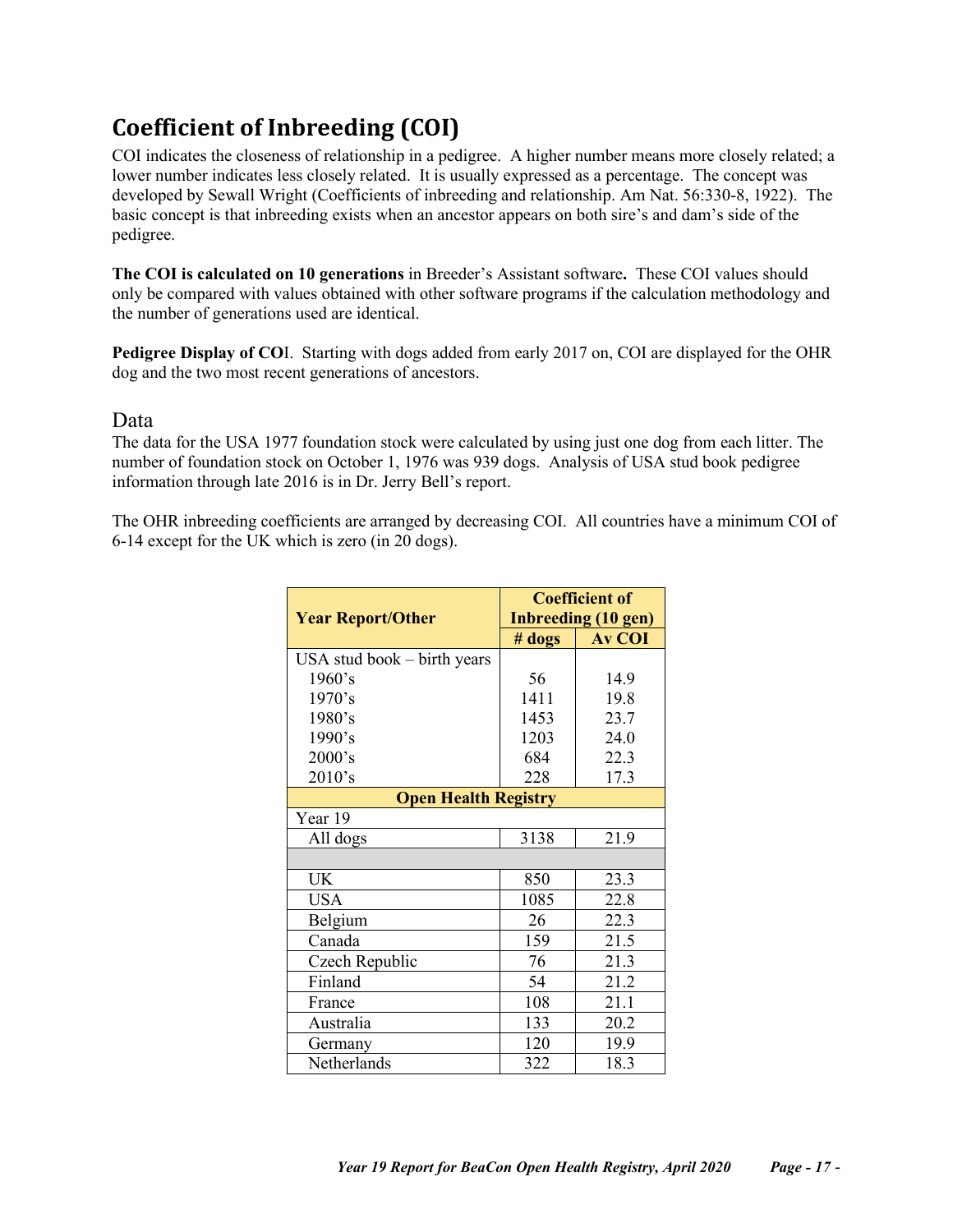## <span id="page-17-0"></span>Genetic Diversity of US Bearded Collies

This lay summary was written by CA Sharp of the Australian Shepherd Genetics and Health Institute.

Dr. Bell used the Bearded Collie AKC studbook pedigree data on 4911 dogs to perform a genetic diversity analysis of the breed in the US. He used that data to determine who the UK breed founders (pedigree unknown) and earliest ancestors were, who their descendants were and what impact they have had on the breed in the United States since AKC recognition in 1977. The founders and earliest ancestors represent the original genetic potential in the population. Breeder selection over time, both in the UK and the US, has favored lines of descent from some founders over those of others. A few founders have no living descendants and thus their contribution has been lost.

This is not necessarily a negative. The failure of those lines to persist probably arises from generations of breeders who found those descendants either had undesirable traits that they did not wish to perpetuate or those dogs were less desirable than other lines present at the time. However, the **breed's current decline in population size may lead to a significant loss of genetic diversity should it continue**.

The breed today has a slightly higher average coefficient of inbreeding (measure of relatedness of the sire and dam) than do other breeds. This is not unusual for small-population breeds with a relatively complete database of dogs from the founders on down and that are comparatively new to registration. Bell's analysis indicates that **the Bearded Collie presently has sufficient genetic diversity to remain viable IF the population recovers in size** – something that requires the recruitment of new generations of breeders as well as continued effort by established breeders.

<span id="page-17-1"></span>Dr. Bell's complete report is available at this [link](http://www.beaconforhealth.org/Final_Stud_Book_Analysis%20with%20edit%20restrictions.pdf)

# **Conclusions**

The predominant health issues continue to be autoimmune diseases (SLO and Addison's leading the list), behavioral and temperament issues, endocrine disorders, immune mediated problems, and cancer. Reproductive outcome and problems in progeny are similar to that of previous years. The distribution of diseases responsible for death at certain ages is as for previous years. Cancer deaths are more prevalent in dogs over 8 years of age. Deaths from autoimmune diseases occur across the age spectrum except for those over 13 years of age. The lack of necropsy and the large number of unknown causes of death gives uncertainty regarding causes of mortality.

The OHR needs as many Beardies as possible, living and dead, to be entered and updated regularly to increase its value as a predictor of emerging health issues, monitor existing ones, and be a useful tool for breeding healthy dogs in future generations.

<span id="page-17-2"></span>BeaCon's Directors thank everyone who has contributed to the open health registry.

# **Postscript**

This is year 19 for BeaCon's health registry report. The reader is referred to the [year 12 report](https://www.beaconforhealth.org/YR%2012%20report%20long%20version.pdf) introduction for information about participation, use of the database, and pedigree information.

BeaCon's Registry should not be used as a definitive source for health screening test results. Readers are encouraged to search the OFA database for USA dogs, the BCX database for UK dogs, and a dog's owner.